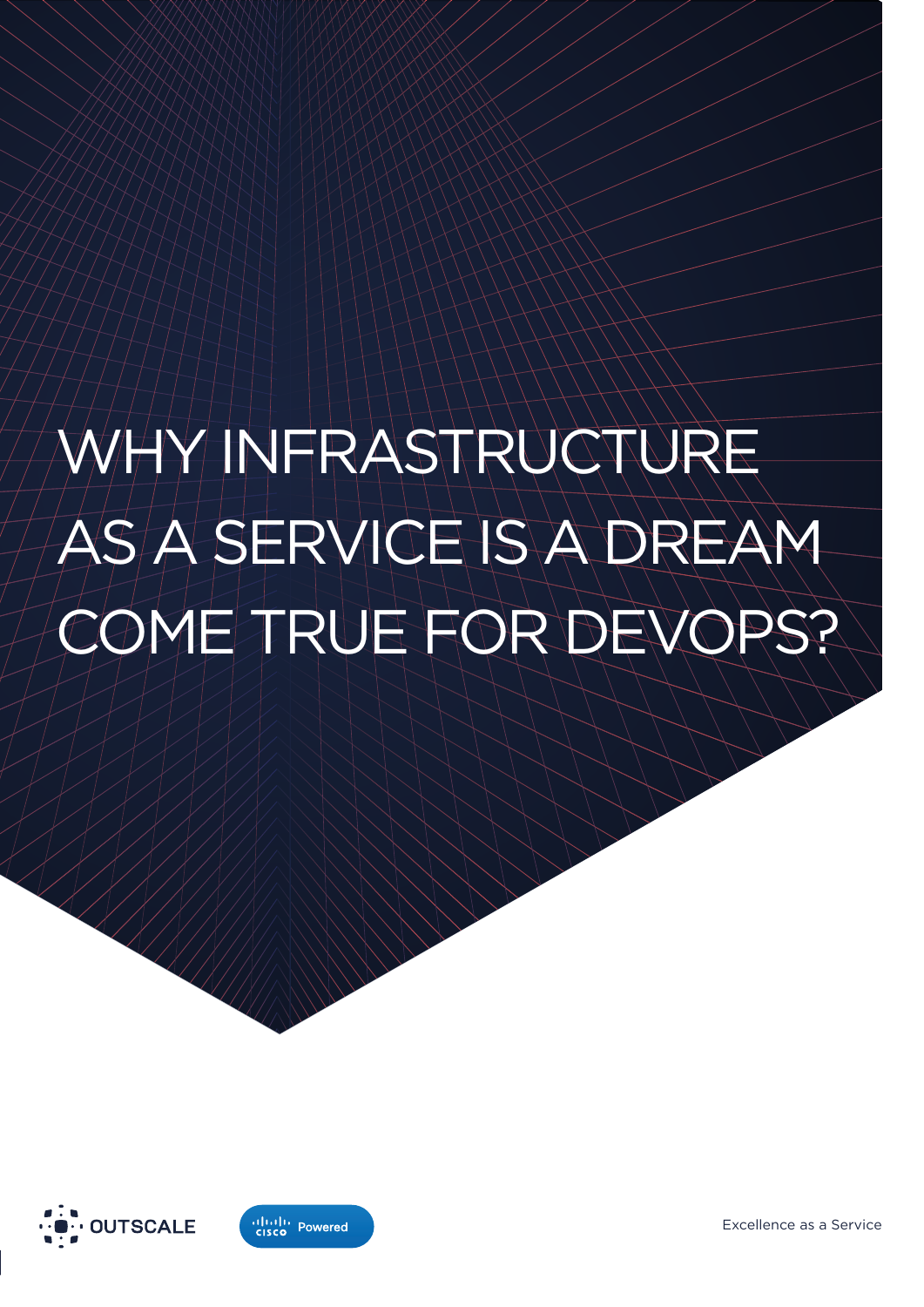#### Introduction

Where DevOps is concerned, business agility is basically the Holy Grail. The faster your development team works - the faster they can build, test, and deploy their applications - the better. And you can bet the efficiency gains felt by your development team will be felt throughout your organization.

As you're probably aware, the best way to make your development team more efficient and effective is by tackling their pain points. And the best way to do that? By providing them with better infrastructure.

Today, we're going to take a look at how Infrastructure-As-A-Service makes life better for your IT department - and for everyone else in your business by association.

#### Infrastructure-As-A-Service Is the Perfect Load Testing Platform

Few things are more unpleasant for a developer than to see an app collapse under its own weight after launch. The only way to avoid this situation is through extensive load testing. Unfortunately, such a thing is traditionally a luxury most businesses cannot afford - instead, developers are forced to test their apps in simulated environments that are by no means an accurate mirror of real-world situations.

It isn't the fault of the developers here, mind you. Writing a software test that accurately simulates a real-world environment is extremely difficult. It's all too easy to miss a scenario that will cause a crash - and nearly impossible to be one hundred percent comprehensive.

Infrastructure-as-a-service changes this. Thanks to the cloud, companies need no longer compromise on load testing. Particularly for a business that's running its applications in the cloud, it's incredibly simple to replicate a significant segment of their production environment to be used for testing - and it's no longer financially onerous to spin up servers to carry out the required measurements.

This is because infrastructure-as-a-service provides on-demand hardware. This means that load-testing servers can be ephemeral. Code changes can be pushed to testing or staging servers, and load-tested using temporary networks built in the same environment. Once the testing is complete, these servers can be spun down; the company only pays for the resources they use.

In other words, with IaaS load testing, the cost of a production failure is significantly more expensive than the cost of preventative testing.

Enhanced load testing is only one of the ways that cloud computing's making things easier for both developers and the organizations they serve - and it has uses far beyond testing and deployment.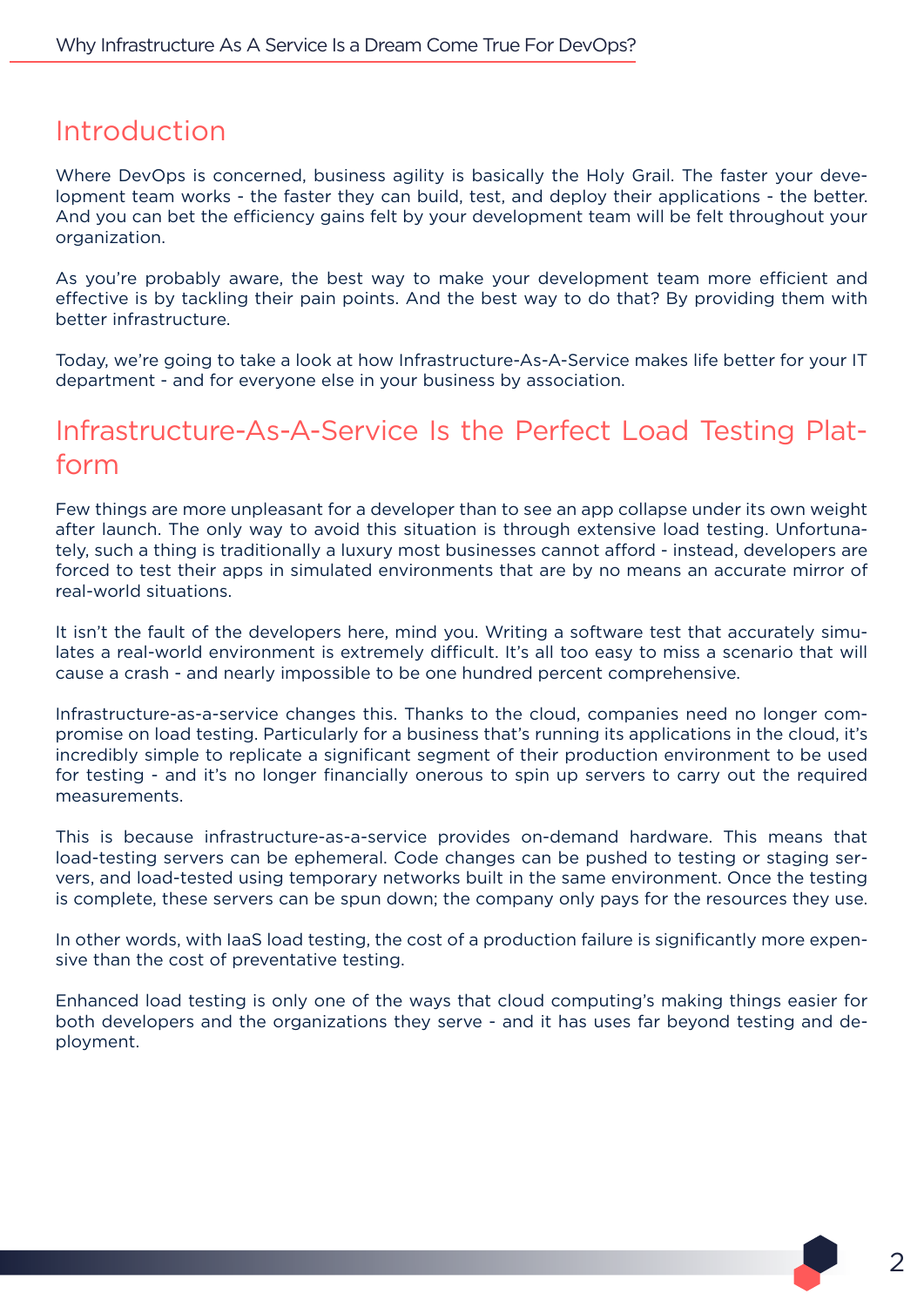#### Infrastructure-As-A-Service Is Ideal For Small Businesses

AAs any beleaguered small business IT professional will tell you, smaller organizations tend to take a very lax approach to critical infrastructure. I doubt there's a single small business out there that doesn't have at least a few PCs stuffed in a closet somewhere.

These computers, responsible for running back-office software such as payroll processing, customer databases, and business-specific software, are ticking time bombs.

The datacenter-in-a-closet model is barely functional and inherently risky. Infrastructure-as-a-service offers an ideal alternative, one which removes most of the risks and offers both greater ease of use and lower cost of ownership. When measured against the alternative - expensive server management, data loss due to hardware failure, and little room for expansion - it's almost a no-brainer.

It also makes things significantly easier for developers, particularly those in organizations that don't have an IT expert on-hand. Since IaaS can be managed entirely remotely, a contractor need not set foot in the business's offices for maintenance and configuration. Not only does this save money, it also saves time - there's no need for a development team to wait around while a server is reconfigured.

IaaS also provides greatly-enhanced data integrity. If a small business suffers an incident that wipes out their data closet, they're looking at several weeks without that data - even with adequate offsite backups. With an IaaS deployment, the chance of anything catastrophic is vanishingly small, and even in the event of hardware failure, it takes only a few hours to spin up replacements.

Finally, there's the matter of scalability. Most small businesses may not be concerned with it, but the ability to quickly deploy additional servers is nevertheless an advantage that cannot be ignored. After all, what organization doesn't need a bit of extra computing power from time to time?

As you've seen, infrastructure-as-a-service presents a number of very real, very significant benefits from a DevOps perspective. And these are benefits that can be enjoyed by anyone, not just Silicon Valley start-ups and Internet giants.

### A real billing-on-demand for the perfect dream

Existing billing process for corporate Cloud services are generally billed by hours, which means that companies usually end up paying more than what they use and as a result, lose thousands of dollars every year. With a per-second billing, however, customers are completely in control of how much they're paying, because they will only pay for the services they actually use.

"Let's take the example of a virtual machine working for 11 minutes and 42 seconds; Outscale will bill the customer for 702 seconds of usage, whereas Amazon Web Services bills 1 hour and Microsoft bills 12 minutes." Laurent Seror, CEO Outscale.

Up to now, Cloud computing service providers have typically charged their customers by hours (i.e. AWS), or minutes (i.e. Microsoft Azure). Here are several key factors that we should keep in mind: